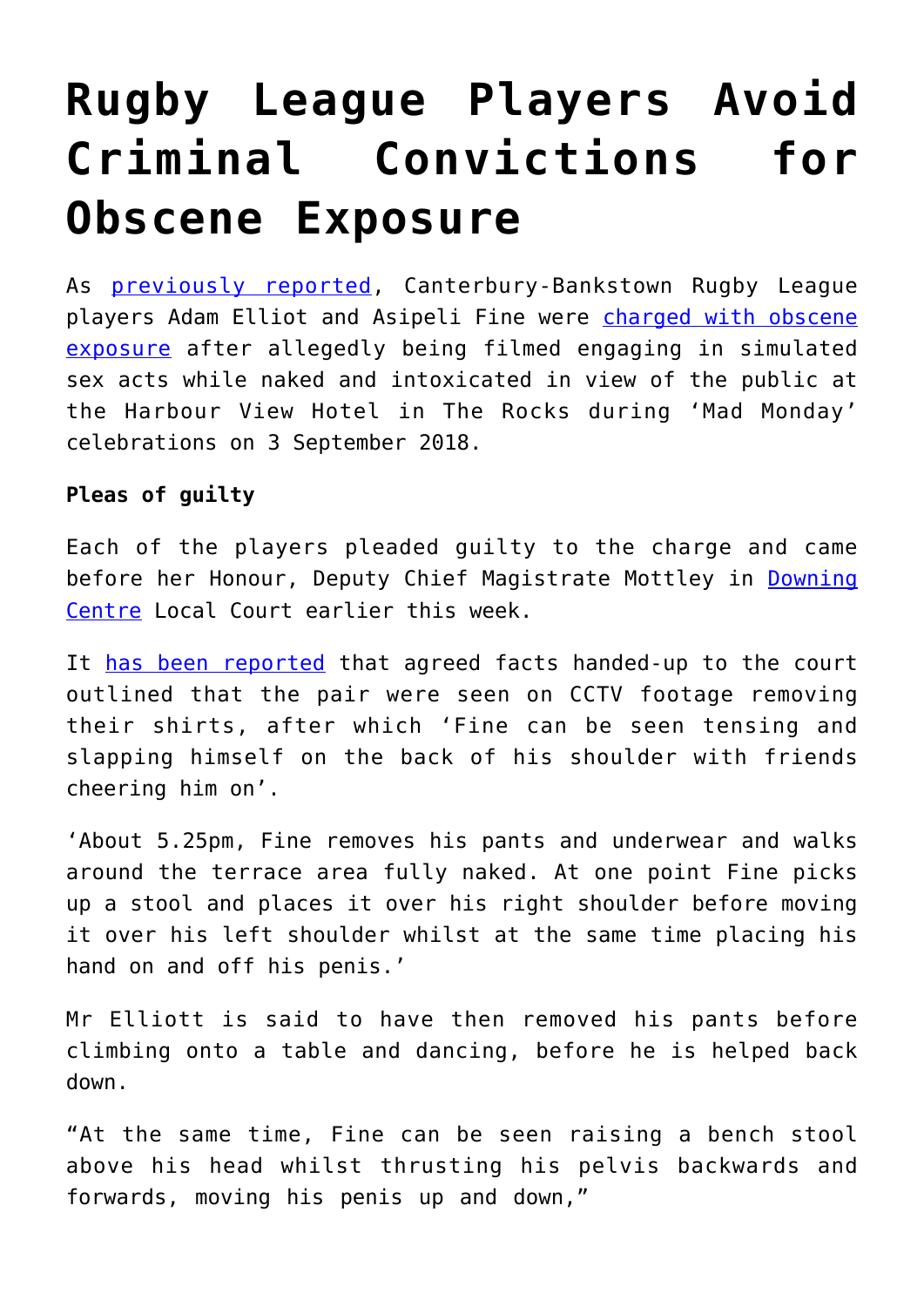"At 5.27pm Elliott removes his underwear and begins to climb up onto a stool in the nude."

The pair are said to have then dressed themselves, before Mr Fine gets back on the table.

"Fine lowers his underwear and a club member begins to pour liquid, believed to be water, onto his penis, which pours down into a schooner glass, placed on a table underneath his penis," the facts say.

"Fine does not discourage this action but continues chanting and cheering with the crowd."

#### **The judgment**

Her Honour noted the pair had already received substantial fines and incurred damage to their reputations.

She described the conduct as "fuelled by alcohol, stoked along by the crowd" but nevertheless "disgraceful by any standard of decency."

"The conduct that brings you before the court was clearly reckless," her Honour remarked.

She ultimately placed each of the men on conditional release orders for a period of two years without recording criminal convictions against their names.

#### **What is a conditional release order?**

On 24 September 2018, conditional release orders replaced good behaviour bonds under section 10(1)(b) of the Crimes (Sentencing Procedure) Act 1999 (now conditional release order without conviction).

Conditional release orders are a way for a person who pleads guilty or is found guilty of a criminal or major traffic offence to avoid a harsh penalty, or even a criminal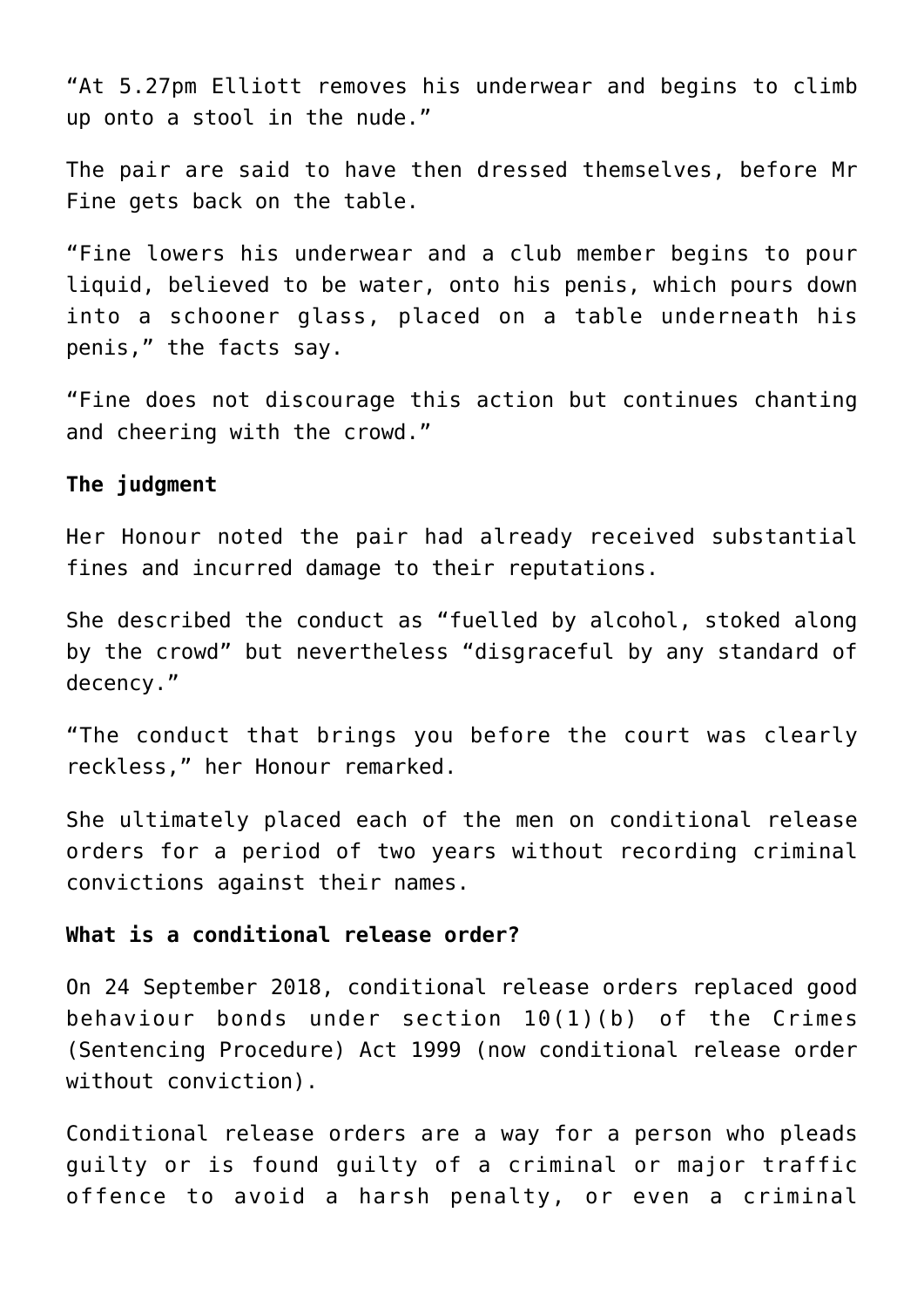conviction altogether, provided they comply with the conditions of the order.

#### **How can I get a conditional release order?**

The new law is contained in section 9 of the Act which states:

"9(1) Instead of imposing a sentence of imprisonment or a fine (or both) on an offender, a court that finds a person guilty of an offence may make a conditional release order discharging the offender, if:

(a) the court proceeds to conviction, or

(b) the court does not proceed to conviction but makes an order under Section 10 bond (now [conditional release order](https://www.sydneycriminallawyers.com.au/criminal/penalties/nsw/conditional-release-order/) without conviction).

(2) In deciding whether to make a conditional release order with a conviction, the sentencing court is to have regard to the following factors:

(a) the person's character, antecedents, age, health and mental condition,

(b) whether the offence is of a trivial nature,

(c) the extenuating circumstances in which the offence was committed,

(d) any other matter that the court thinks proper to consider."

This means a conditional release order is more likely where an offence less serious, there were reasons behind its commission and the defendant is otherwise a person of good character.

That said, conditional release orders are not restricted to specific categories of offences – rather, a court can order a CRO for any offence.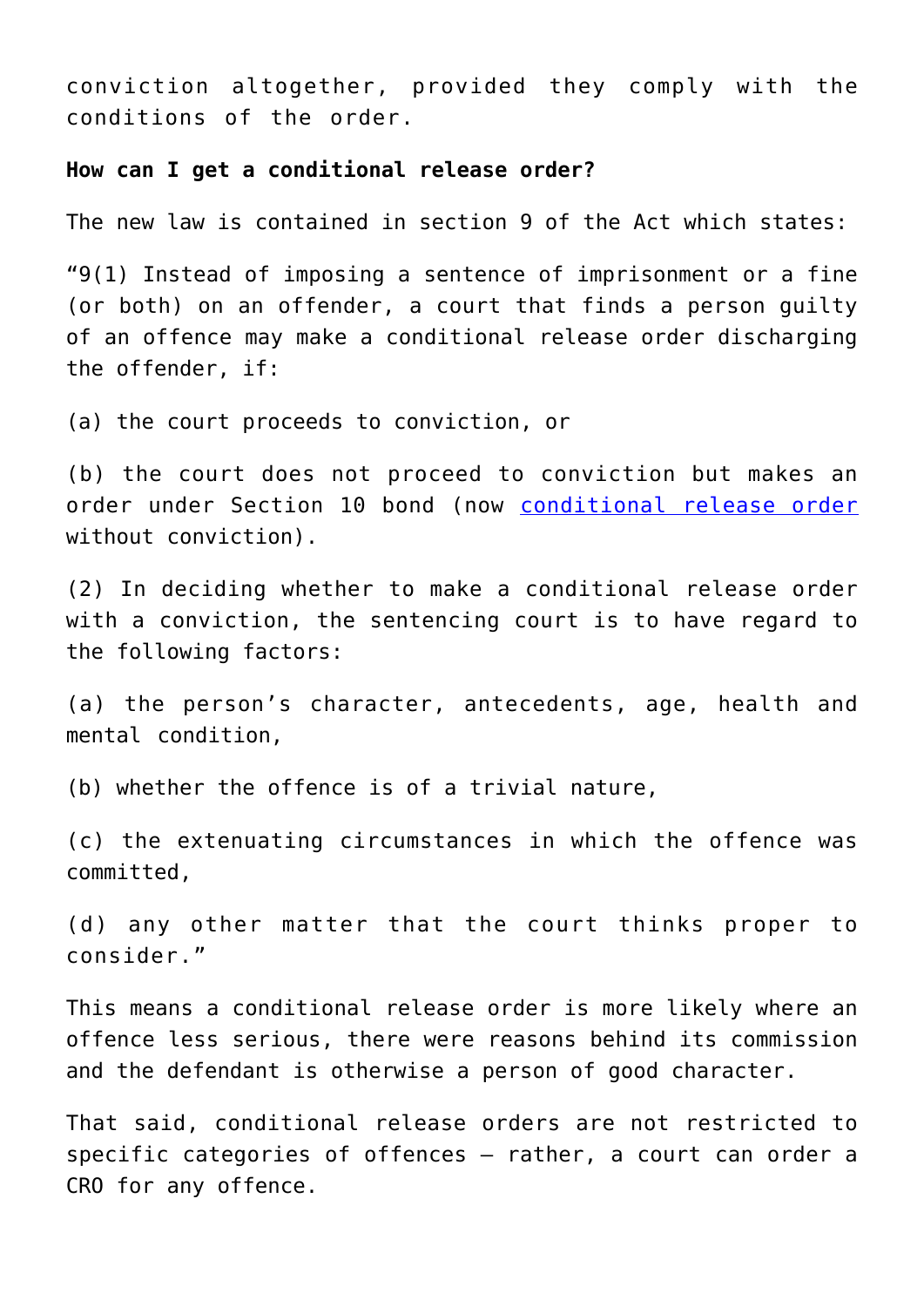CROs cannot be made in the absence of the defendant.

## **What conditions can be placed on a conditional release order?**

A CRO must contain the following conditions:

- That the defendant not commit any further offences,
- That the defendant must attend court if called upon to do so.

A person will only normally be called upon to attend court if he or she breaches the order.

Additional conditions that can be placed on a CRO are:

- To participate in rehabilitation programs or receive treatments,
- Abstain from alcohol, drugs or both,
- Not associate with particular persons,
- Not frequent or visit particular places,
- Come under the supervision of community corrections officers or, in the case of young persons, juvenile justice officers.

A CRO cannot include:

- A fine,
- Home detention,
- Electronic monitoring,
- A curfew, or
- Community service work.

## **Can conditions be changed?**

The defendant or a community corrections officer can apply to a court to revoke, amend or add conditions to a CRO at any time after it is ordered.

However, the mandatory conditions must remain in place.

## **How long can a conditional release order last?**